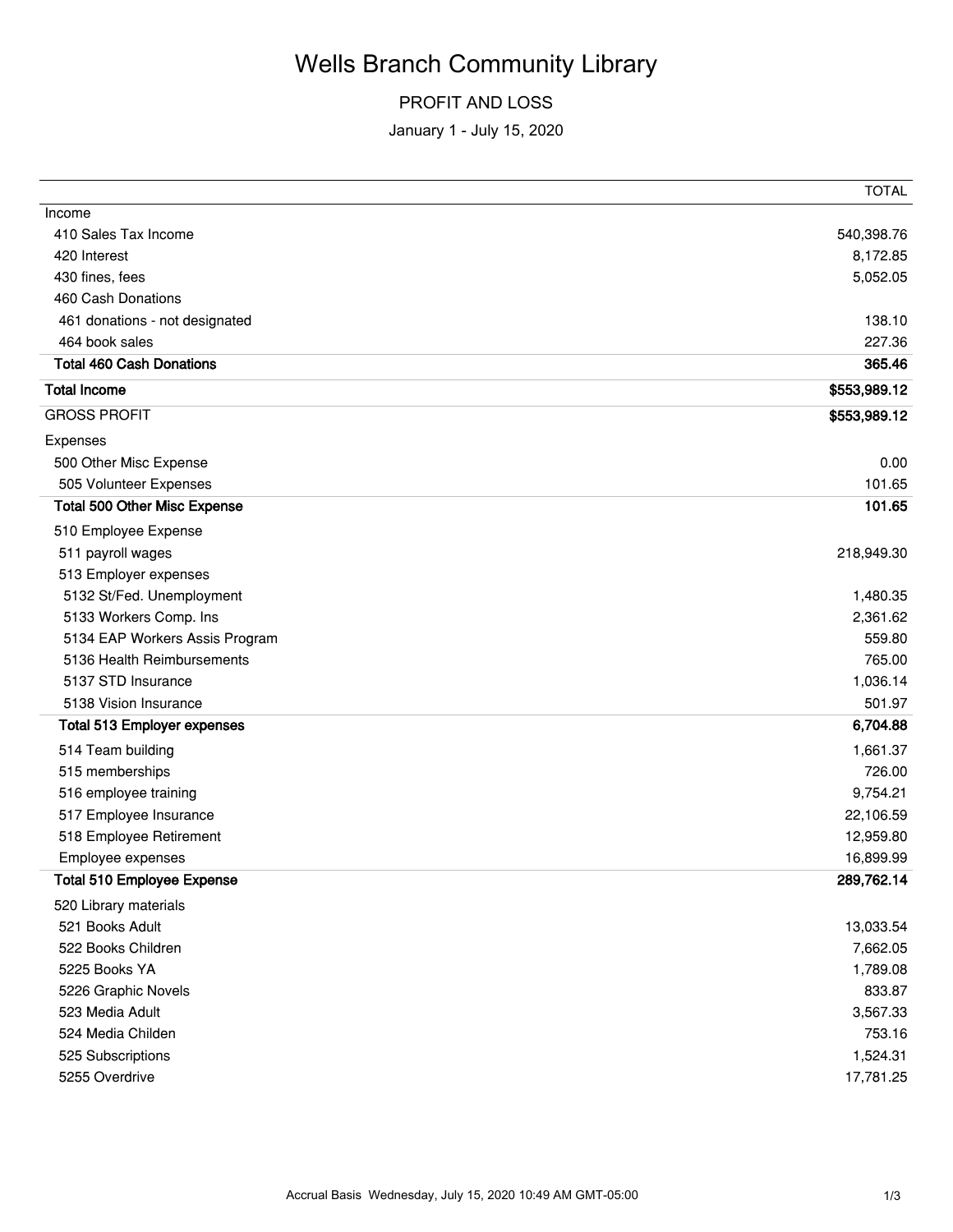# Wells Branch Community Library

### PROFIT AND LOSS

January 1 - July 15, 2020

|                                                 | <b>TOTAL</b> |
|-------------------------------------------------|--------------|
| 526 Library processing materials                | 1,984.96     |
| 527 Outreach Collections- Little Free Libraries | 275.52       |
| Total 520 Library materials                     | 49,205.07    |
| 530 Programs                                    |              |
| 531 Childrens Programs Recurring                | $-507.75$    |
| 5315 Teen Programs                              | 259.94       |
| <b>Total 531 Childrens Programs Recurring</b>   | $-247.81$    |
| 532 General/Adult Programs                      | 972.96       |
| 533 Special Family Programs                     | 1,907.28     |
| 5335 MakerSpace                                 | 341.90       |
| 534 Summer Programs                             | 1,638.50     |
| <b>Total 530 Programs</b>                       | 4,612.83     |
| 540 Office Expenses                             |              |
| 542 office supply & materials                   | 1,016.81     |
| 5421 Printer Supplies                           | 2,256.48     |
| Total 542 office supply & materials             | 3,273.29     |
| 543 postage and delivery                        | 393.76       |
| 544 mileage                                     | 104.40       |
| <b>Total 540 Office Expenses</b>                | 3,771.45     |
| 550 Technology                                  |              |
| 551 Internet access                             | 1,348.56     |
| 552 Webhost and Subscriptions                   | 5,882.40     |
| 553 Technology Maintenance                      | 12,899.03    |
| 556 Patron Network                              | 725.00       |
| 557 Staff Network                               | 875.71       |
| 558 EReaders                                    | 54.96        |
| <b>Total 550 Technology</b>                     | 21,785.66    |
| 560 Facilities Expense Fixed                    |              |
| 563 Insurance on Building                       | 6,948.54     |
| 564 Security                                    | 2,476.80     |
| 565 Landscape Maintenance                       | 5,304.00     |
| 566 Trash Pickup & water                        | 1,314.34     |
| 567 Furniture                                   | 3,960.38     |
| 568 Special Improvements                        | 1,250.00     |
| <b>Total 560 Facilities Expense Fixed</b>       | 21,254.06    |
| 570 Facilities Expense Operating                |              |
| 571 Telephone                                   | 2,560.81     |
| 572 Electric / Gas                              | 5,681.33     |
| 573 Repairs, Maintenance                        | 21,381.36    |
| 574 Janitorial Supplies                         | 7,703.98     |